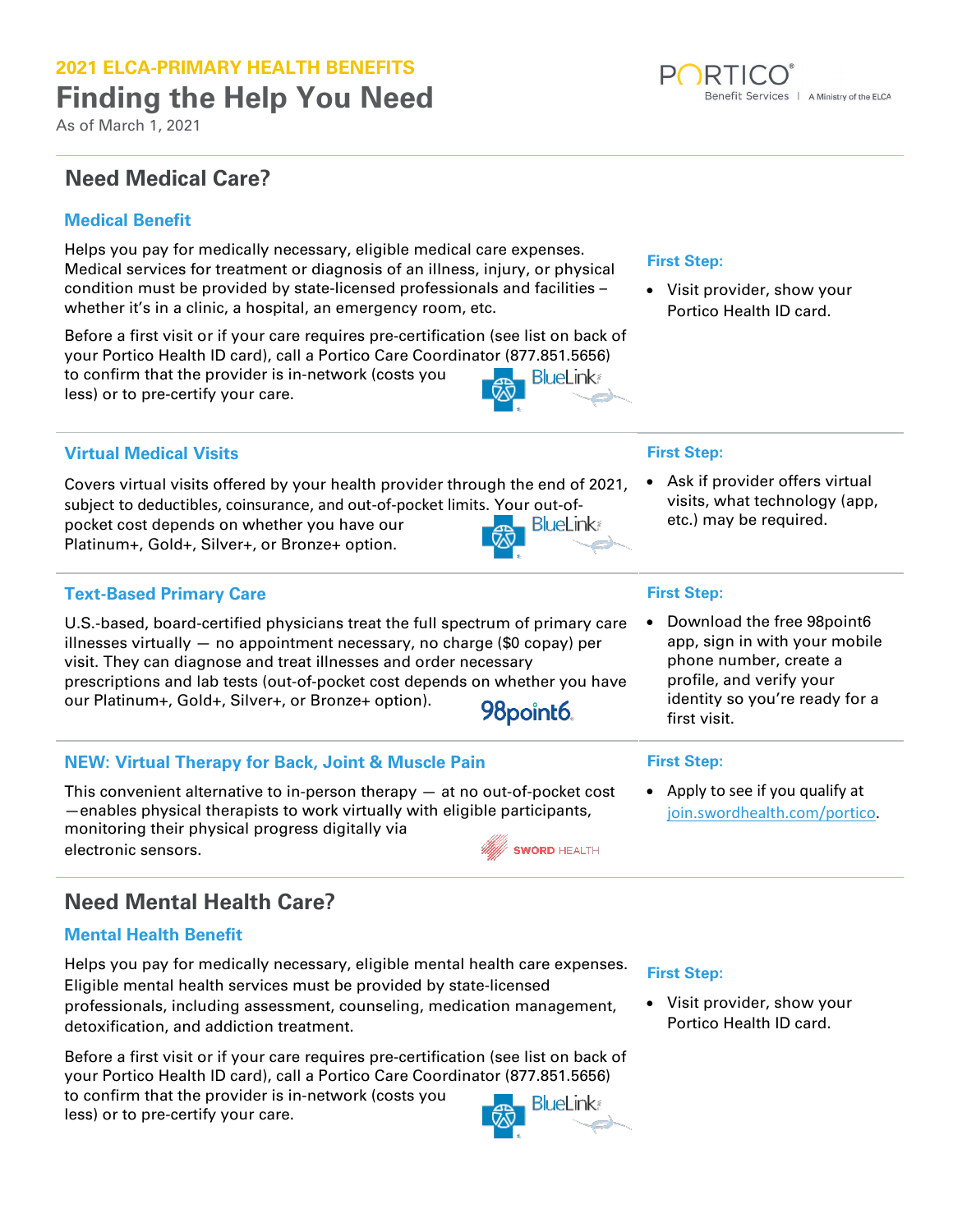#### **Virtual Mental Health Visits**

Covers virtual visits offered by your health provider through the end of 2021,

subject to deductibles, coinsurance, and out-of-pocket limits. Your out-ofpocket cost depends on whether you have our

Platinum+, Gold+, Silver+, or Bronze+ option.

#### **Online Mental Health Programs**

Coach-supported, self-paced, interactive programs help those age 13+ change behavior patterns based on proven principles of Cognitive Behavioral Therapy. Confidential and available 24/7 at no cost to you, programs address stress, social anxiety, depression, insomnia, and substance use. (V) learntolive

#### **Employee Assistance Program (EAP)**

Struggling with problems related to grief, marriage, parenting, work-related challenges, finances, or substance abuse? EAP is a great first step. It can connect you with a master's-level professional

counselor who can provide up to six covered sessions per issue per year at no added cost to you.

#### **Tobacco Cessation**

Offers five sessions with dedicated coach, a personalized strategic plan, and up to two over-the-counter nicotine replacement products (gum, minilozenges, and patches) — at no cost to you. 2uantum<sup>.</sup>

# **Time for a Checkup, Screening, or Vaccination?**

#### **Medical Benefit**

Pays 100% of the cost for eligible preventive services delivered by an innetwork provider, including screenings, checkups, and **BlueLink** immunizations.

# **Need COVID-19 Vaccine, Testing, or Treatment?**

#### **Medical Benefit**

- Covers 100% of cost to administer COVID-19 vaccine (U.S. government is paying cost of vaccine).
- Covers 100% of COVID-19 FDA-approved testing ordered by a medical provider (related provider visits, administrative costs).
- Covers 100% of costs for medically necessary COVID-19 treatment received through June 30, 2021.

#### **First Step:**

Ask if provider offers virtual visits, what technology (app, etc.) may be required.



beacon

**HEALTH** 

Bluel ink:

#### **First Step:**

• Visit [Learn to Live](http://www.learntolive.com/partners) (learntolive.com/partners), enter "Portico" code to enroll in a program.

#### **First Step:**

• Call 800.432.5155; available 24/7

#### **First Step:**

• Call Quantum Health to enroll at 877.851.5656.

#### **First Step:**

- Call a Portico Care Coordinator (877.851.5656) to find an in-network provider (costs you less).
- Then, visit provider and show Portico Health ID card.

#### **First Step:**

- Visit provider and show Portico Health ID card, if requested.
- Worried about symptoms? Schedule a text-based primary care visit through 98point6. (See "Need Medical Care?")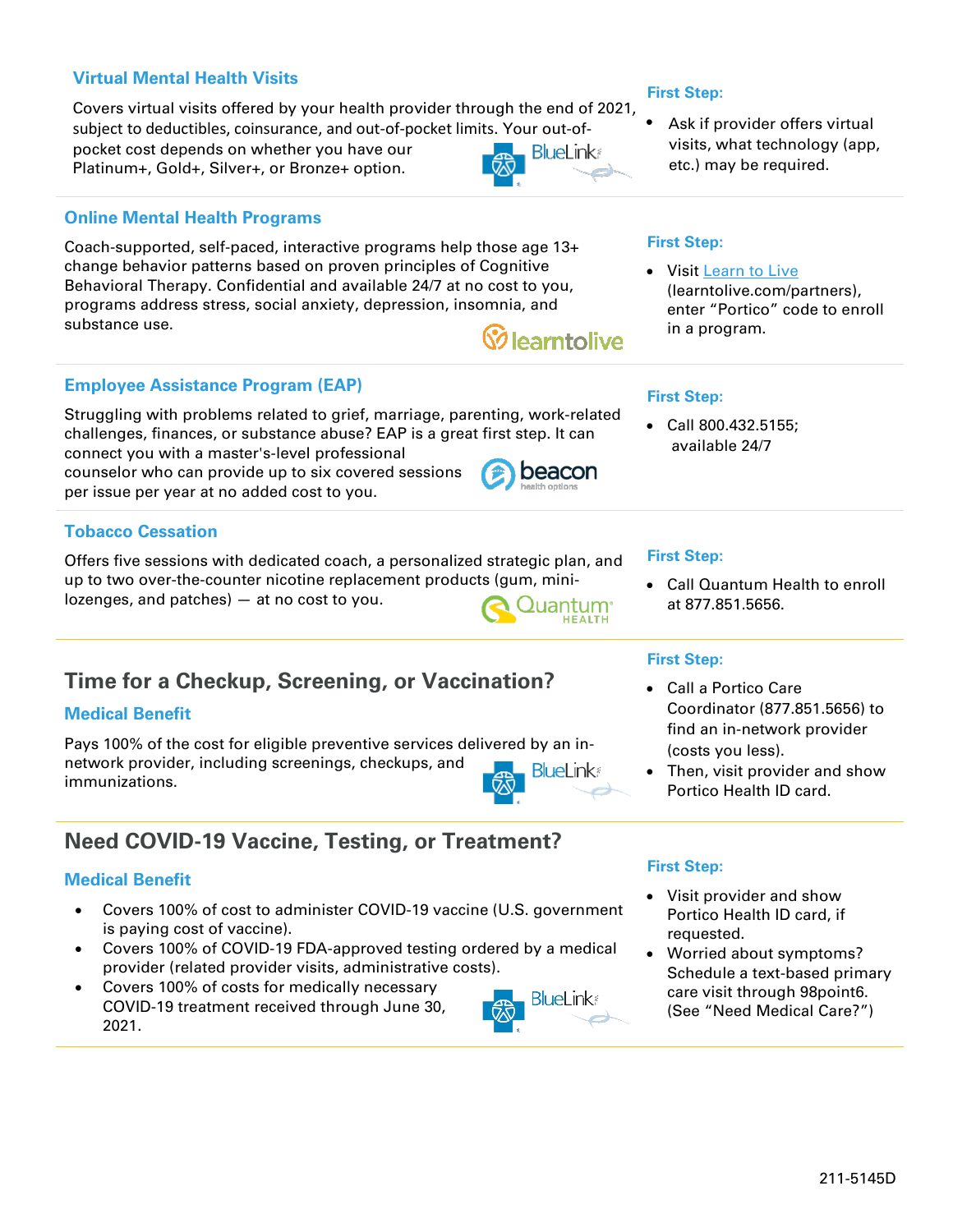# **Want to Fill a Prescription?**

#### **Prescription Drug Benefit**

Helps you pay for eligible prescription drugs. Your out-of-pocket cost will depend on whether you have our Platinum+, Gold+, Silver+, or Bronze+ option.

- If taking a drug for 31 days or less, fill at local in-network pharmacy using Portico Health ID card.
- If taking a drug on an ongoing basis, save money by ordering online or phone through Express Scripts' home delivery service. 800.575.8090 24/7; TTY/TDD 800.305.5376; Fax: 800.636.9494; express-scripts.com

If a specialty drug (injectable/oral with specific storage/handling requirements), order through Express Scripts subsidiary, Accredo Specialty Drug Pharmacy. Call 800.803.2523, 7 a.m. – 8 p.m. **EXPRESS SCRIPTS'** (Central) Mon. – Fri., 8 a.m. – noon (Central) Sat.

# **Need Dental Care?**

### **Dental Benefit**

Covers preventive services, basic care, major restorative care, and orthodontia. Find-a-Dentist tool found a[t deltadentalmn.org](http://www.deltadentalmn.org/) helps to locate in-network Delta Dental PPO or Premier network  $\Delta$  delta dental' dentists.

### **Virtual Emergency Oral Evaluations**

During the COVID-19 pandemic, Delta Dental supports virtual emergency oral evaluations if you and your dental professional are not able to meet in person. Dental benefits, deductibles, and coinsurance apply.

# **Want Help with Diabetes or Heart Disease?** First Step:

#### At Risk for Type 2 Diabetes or Heart Disease **by The Contract Contract At Risk for Type 2 Diabetes or Heart Disease**

Qualifying adults receive individualized support to lose weight and maintain healthy habits, thereby reducing disease risk. omada Participants pay no additional cost and receive a free wireless scale.

### **Living with Type 1 or 2 Diabetes**

Combines the latest technology with personalized support to make living with diabetes easier. Eligible members receive an invitation mailer and

email from Livongo. At no additional cost, invited participants receive a blood glucose meter and unlimited test strips and lancets.

#### **First Step:**

- Ask your provider to prescribe lower cost generic or preferred brand-name option.
- Tip: Share [Drug Formulary List](https://media.porticocloud.net/pdf/expressscripts/ExpressScriptsFormulary-2021.pdf) with provider (found on [myPortico\)](https://myportico.porticobenefits.org/benefits/prescription-drugs).

#### **First Step:**

- Show Delta Dental ID card.
- If care is estimated to exceed \$300, ask clinic to call Delta Dental first to determine allowed amount.

#### **First Step:**

• Ask dental clinic if it offers this service.

• Apply to see if you qualify at

**First Step:**

If invited, follow instructions provided in the invitation.



# **A DELTA DENTAL'**